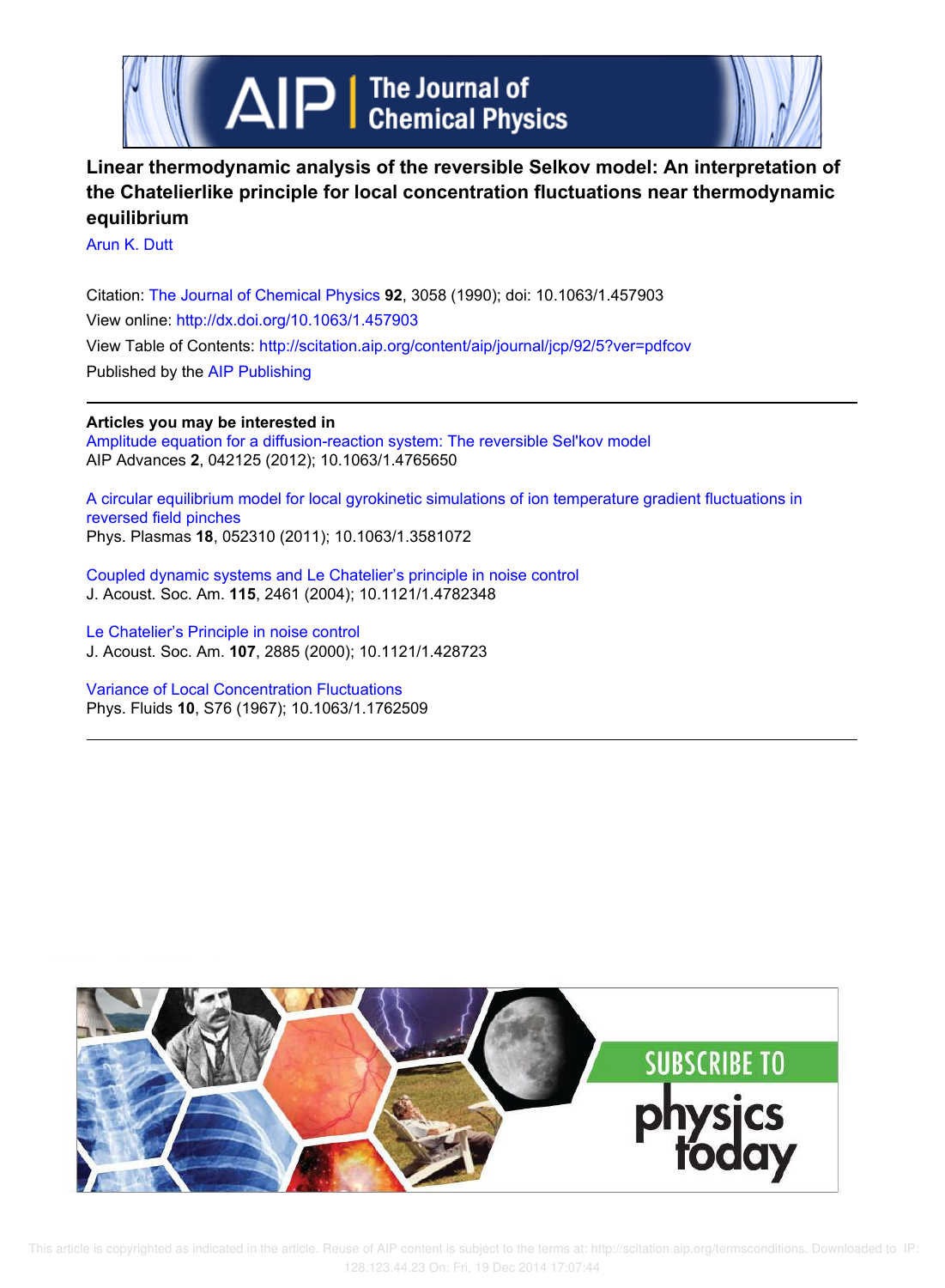# **Linear thermodynamic analysis of the reversible Selkov model: An interpretation of the Chatelier-like principle for local concentration fluctuations near thermodynamic equilibrium**

Arun K. Dutt<sup>a)</sup>

*Department of Chemistry, Calcutta University, 92 A.P.C. Road, Calcutta 700009, India, and Department a/Chemistry. University a/Toronto. Toronto. Ontario M5S IAI. Canada* 

(Received 18 September 1989; accepted 16 November 1989)

Thermodynamic analysis of the reversible Selkov model (a simple kinetic model describing glycolytic oscillations) has been done by an entropy production technique of Prigogine and it is shown that only the autocatalytic step can destabilize the steady state in this model. It is derived that at thermodynamic equilibrium, the product  $\delta S \delta P$  is always a positive quantity which appears to be a Chatelier-like principle for local concentration fluctuation applicable to the autocatalytic step  $S \rightleftarrows P$  of this model.

# **INTRODUCTION**

Oscillations in biochemical systems has become an area of active interest nowadays. The phosphofructokinase reaction is considered as being a possible source of self-oscillation. Selkov<sup>1</sup> proposed a simple kinetic model  $(I)$  of enzyme catalysis with product activation of the enzyme, which exhibits limit cycle oscillations. Here, the substrate S (ATP) supplied by a certain source at a constant rate  $v_1$  is irreversibly converted to the product P (ADP). The product P (ADP) is removed by an irreversible sink at the rate  $v_2$ . The free enzyme, E (phosphofructokinase) is inactive by itself but becomes active combining with  $\gamma$  product molecules to form the complex  $EP^{\gamma}$ ,

Source 
$$
\rightarrow
$$
 S + EP<sup>γ</sup> ≠ SEP<sup>γ</sup>,  
SEP<sup>γ</sup> → EP<sup>γ</sup> + P<sup>ν<sub>2</sub></sup> sink, (I)

 $\gamma P + E \rightleftarrows E P^{\gamma}$ .

In 1981, Richter et al.<sup>2</sup> proposed the reversible Selkov model (II) given by the following reversible steps:

$$
\mathbf{A}_{\substack{\Rightarrow\\k=1}}^{\mathbf{k}_1} \mathbf{S},\tag{1}
$$

$$
S + 2P \underset{k_{-2}}{\rightleftarrows} 3P, \tag{2}
$$

$$
\mathbf{P}_{\substack{\star\\k=3}}^{\mathbf{k}_3} \mathbf{B},\tag{3}
$$

where A and B are source and sink concentrations; the substrate S and product P constitute the autocatalytic internal part of the system. The entropy production in such glycolytic oscillatory pathway is related to the issue of energy transduction: the lower the dissipation, the lower the free energy change at constant temperature and pressure, and the higher the energy transduction from reactants to products.

In this paper we have described a linear thermodynamic analysis of this reversible Selkov model by an entropy production technique of Prigogine<sup>3</sup> to identify the steps which favor destabilization. Also, an effort has been made to find

out the mode of local concentration fluctuation of the substrate S and the product P at thermodynamic equilibrium. For our analysis, we assume that the concentrations of A and B are maintained at a constant value by osmotic flow through a semipermeable membrane through which the substrate S and the product P species cannot pass. We further assume that the system is within the range of validity of Onsager reciprocity relations for thermodynamic analysis and is maintained at a constant temperature.

## **THERMODYNAMIC STABILITY THEORY**

That the entropy is a stability function is found in Boltzmann's *H* Theorem, actually preceded Liapunov's work. Its occurrence in local equilibrium thermodynamics was pointed out by Glansdorf and Prigogine.<sup>3</sup> Their ideas concerned the second differential of local equilibrium entropy  $\delta^2 S$ . Expanding entropy (S) around equilibrium *(se)* by a Taylor series, one gets

$$
S(n_1, n_2, \ldots, n_k) = S(n_1^e, n_2^e, \ldots, n_k^e) + \sum_i (\delta S/\delta n_i)^e \alpha_i
$$
  
+ (1/2)  $\sum_{i,j} (\delta^2 S/\delta n_i \delta n_j)^e \alpha_i \alpha_j + \cdots$   
=  $S^e + \delta S + (1/2)\delta^2 S + \cdots$  (4)

here  $n_i$  ( $i = 1 \rightarrow k$ ) is an extensive variable; superscript e indicates equilibrium value and  $\alpha_i = (n_i - n_i^e)$ . Entropy (S) becomes maximum at equilibrium (i.e.,  $S \le S^e$  for a maximum). Therefore,

$$
\delta S = 0 \text{ and } \delta^2 S \leq 0. \tag{5}
$$

From second law of thermodynamics, we have  $dS/dt \ge 0$ . This expression can be written close to equilibrium using Eqs.  $(4)$  and  $(5)$  as

$$
(d\delta^2 S/dt) \geqslant 0. \tag{6}
$$

Equation (6) indicates that  $\delta^2 S$  is negative and vanishes at equilibrium. Therefore, close to equilibrium  $(d\delta^2S/dt) \ge 0$ and  $\delta^2 S$  may serve as a Liapunov function. The inequality in Eq. (6) is the stability criterion for steady states close to thermodynamic equilibrium and equality for the thermodynamic equilibrium itself;  $(d\delta^2S/dt)$  is termed as excess entropy production (e.p.).

Now, we need to express stability criterion [Eq. (6)] in a form which includes reaction rates and affinities into the

a) Present address: Department of Chemistry. McGill University. Otto Maass Chemistry Building. 801 Sherbrooke West. Montreal. PQH3A2K6, Canada.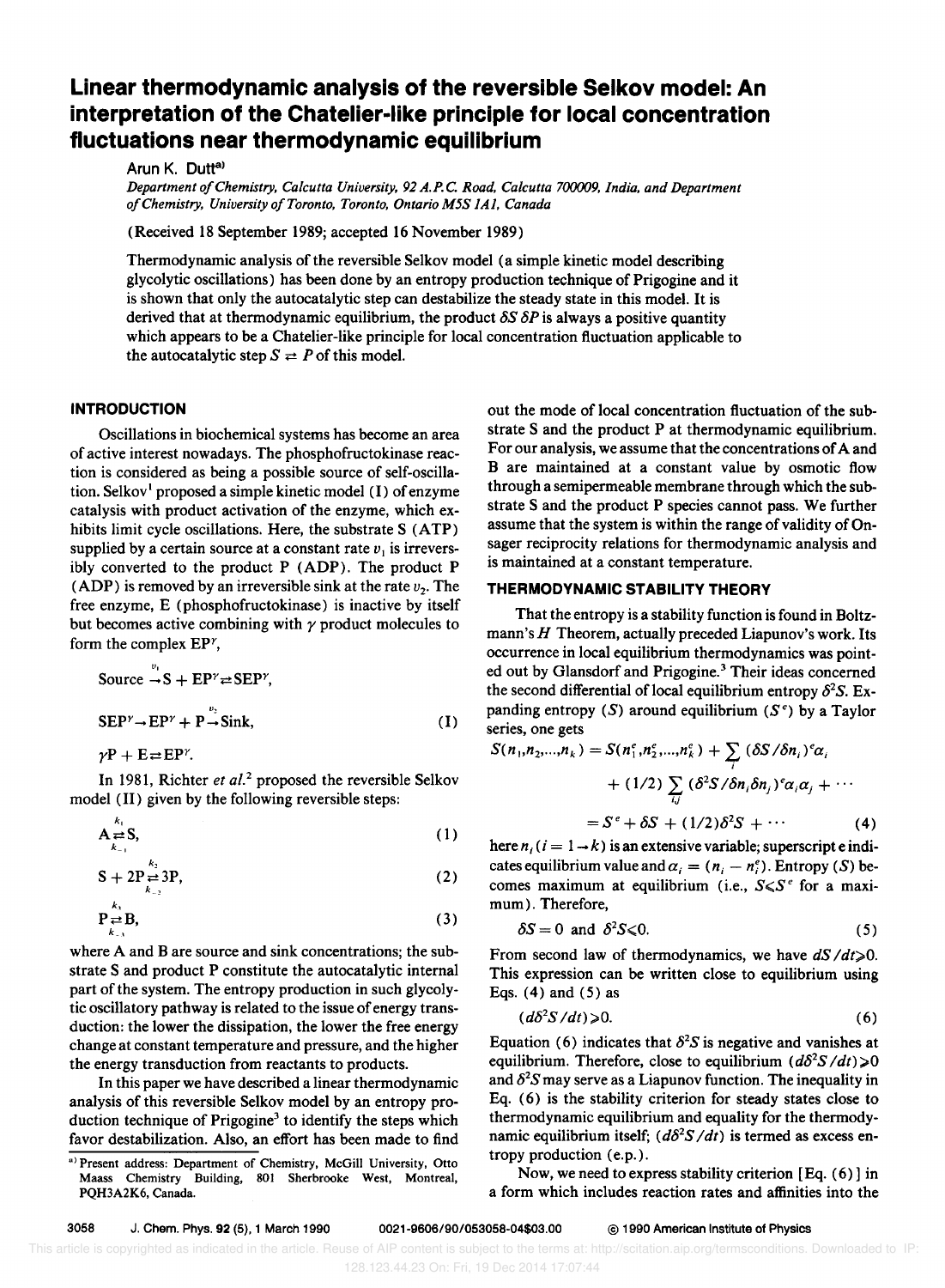stability criterion.<sup>3,5,6</sup> Let,  $N_i$  equal the number of molecules engaged in reactions  $\rho$  with rates  $J_{\rho}$  and stoichiometric coefficients  $v_{io}$ . The rate equations are given by

$$
\frac{dN_i}{dt} = \sum_{\rho} \nu_{i\rho} J_{\rho}.\tag{7}
$$

Let  $\mu$ , be the chemical potential of molecular species *i* and define chemical affinities  $A_{\rho}$  by

$$
A\rho = -\sum_{i} v_{i\rho} \mu_i. \tag{8}
$$

Let us use Gibbs relation for the total differential of  $\beta_1 =$ entropy  $S$ , as a function of the independent variables  $E$  (intemal energy), *V* (volume), and *N;* (number of molecules of type i). Therefore, we have  $3.6$ 

$$
T\delta S = \delta E + P\delta V - \sum_{i} \mu_{i} \delta N_{i}
$$
 (9)

and

$$
\delta^2 S = \delta T^{-1} \delta E + \delta (P/T) \delta V - \sum_i \delta (\mu_i/T) \delta N_i.
$$
 (10)

Equation (10) at constant temperature  $(T)$  and pressure (P) takes the form

$$
\delta^2 S = - (1/T) \sum_{i,j} (\delta \mu_i / \delta N_j) \delta N_i \delta N_j. \tag{11}
$$

Substituting Eqs.  $(7)$  and  $(8)$ , one gets from Eq.  $(11)$ ,

$$
(d\delta^2 S/dt) = -(1/T) \sum_{i,j} (d/dt) \left[ (\delta \mu_i / \delta N_j) \delta N_i \delta N_j \right]
$$
\n(12a)

$$
= - (1/T) \sum_{i,j} 2(\delta \mu_i / \delta N_j) \delta N_j (d \delta N_i / dt)
$$
\n(12b)

$$
= - (2/T) \sum_{i,j} \delta \mu_i (d\delta N_i/dt) \qquad (12c)
$$

$$
= - (2/T) \sum_{i,\rho} \delta \mu_i \nu_{i\rho} \delta J_{\rho} \qquad (12d)
$$

$$
= (2/T) \sum_{\rho} \delta A_{\rho} \delta J_{\rho}.
$$
 (12e)

Equation (12b) is obtained by considering the symmetry of  $\delta \mu_i / \delta N_i$  with respect to *i* and *j*, and  $d(\delta \mu_i / \delta N_i) / dt = 0$ ; Eq. (12c) by using  $\delta \mu_i = \Sigma_j \left( \frac{\delta \mu_i}{\delta N_j} \right) \delta N_i$  and Eqs. (12d) and ( 12e) by using Eqs. (7) and (8), respectively. Therefore, the stability criterion can be expressed using Eqs. (6) and (12e) as

$$
(1/2)(d\delta^2 S/dt) = (1/T) \sum_{\rho} \delta A_{\rho} \delta J_{\rho} \ge 0. \tag{13}
$$

## **STEADY STATES**

The following differential equations represent the kinetics of our model:

$$
dS/dt = k_1 A - k_{-1} S - k_2 S P^2 + k_{-2} P^3, \qquad (14a)
$$

$$
dP/dt = k_2 SP^2 - k_{-2}P^3 - k_3P + k_{-3}B, \qquad (14b)
$$

where  $k_{+i}$  is the rate constant of the step  $\pm i$ . At steady

state,  $dS/dt = dP/dt = 0$ . Therefore, from Eqs. (14a) and (14b) one gets

$$
S = (k_1A + k_{-2}P^3)/(k_{-1} + k_2P^2)
$$
  
=  $(k_{-2}P^3 + k_3P - k_{-3}B)/(k_2P^2)$ . (15)

From Eq. (15) one gets after simplification,

$$
p^3 + \beta_2 p^2 + \beta_1 p + \beta_0 = 0,\t\t(16)
$$

where

$$
\beta_2 = - (k_1 k_2 A + k_2 k_{-3} B) / (k_{-1} k_{-2} + k_2 k_3), \quad (16a)
$$

$$
(k_{-1}k_3)/(k_{-1}k_{-2}+k_2k_3), \t\t (16b)
$$

$$
\beta_0 = -\frac{(k_{-1}k_{-3}B)}{(k_{-1}k_{-2} + k_2k_3)}.
$$
 (16c)

One can solve the cubic equation (16) by a trigonometric substitution.<sup>13</sup> Let  $p = P + (\beta_2/3), \rho_1 = \beta_1 - 3(\beta_2/3)^2$ , and  $\rho_0 = \beta_0 - \beta_1 (\beta_2/3) + 2(\beta_2/3)^3$ . Then Eqs. (16) take the form

$$
[p - (\beta_2/3)]^3 + \beta_2 [p - (\beta_2/3)]^2
$$
  
+  $\beta_1 [p - (\beta_2/3)] + \beta_0 = 0$ 

or

$$
p^3 + \rho_1 p + \rho_0 = 0. \tag{17}
$$

Suppose  $\rho_1 \rho_0 \neq 0$ , and put  $p = m \cos \theta$  in Eq. (17). One therefore gets

$$
m^3 \cos^3 \theta + \rho_1 m \cos \theta + \rho_0 = 0. \tag{18}
$$

Comparing Eq. (18) with the trigonometric identity

$$
4\cos^3\theta - 3\cos\theta - \cos 3\theta = 0. \tag{19}
$$

One gets

$$
m^3/4 = \rho_1 m/ -3 = \rho_0/ - \cos 3\theta.
$$
 (20)

Therefore,

$$
m = 2[(-\rho_1/3)]^{1/2} \tag{21}
$$

and

$$
\cos 3\theta = 3\rho_0/\rho_1 m = \cos 3\alpha. \tag{22}
$$

From Eqs. (21) and (22) we have

$$
\theta = \alpha = (1/3)\cos^{-1}(3\rho_0/\rho_1 m),
$$
 (23a)

$$
\theta_2 = (2\pi/3) + \theta,\tag{23b}
$$

$$
\theta_3 = (4\pi/3) + \theta. \tag{23c}
$$

Therefore, the three roots of Eqs. (16) are explicitly

$$
P_1 = p_1 - \beta_2/3 = [2(-\rho_1/3)^{1/2}] \cos \theta - \beta_2/3,
$$

$$
(24a)
$$

$$
P_2 = p_2 - \beta_2/3 = [2(-\rho_1/3)^{1/2}] \cos[\theta + (2/3)\pi]
$$

$$
- \beta_2/3. \tag{24b}
$$

$$
P_3 = p_3 - \beta_2/3 = [2(-\rho_1/3)^{1/2}] \cos[\theta + (4/3)\pi] - \beta_2/3.
$$
 (24c)

Once the steady state solution of P is known, one can get the steady state solution of S from Eq. (15).

Equilibrium condition: The velocities  $(J_i)$  of the three steps  $(i = 1,2,3)$  in the model system are given by

$$
J_1 = k_1 A - k_{-1} S, \tag{25a}
$$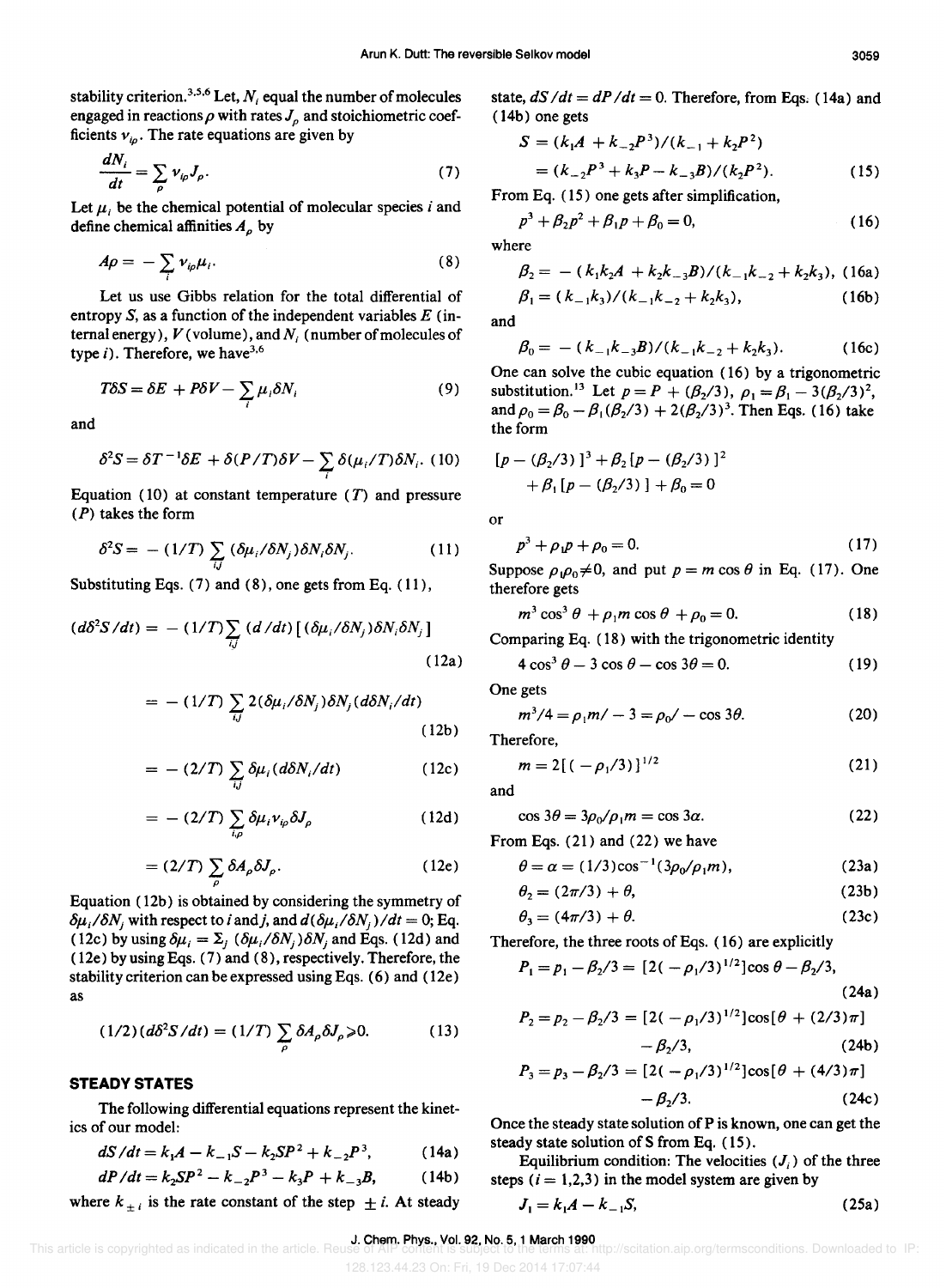$$
J_2 = k_2 SP^2 - k_{-2} P^3,
$$
 (25b)

$$
J_3 = k_3 P - k_{-3} B. \tag{25c}
$$

The affinities  $(A_i)$  of the reactions are given<sup>3-6</sup> by the relation

$$
A_i = RT \log(K_i/Q), \tag{26}
$$

where  $K_i$  is the equilibrium constant for the *i*th reaction and  $Q = \frac{1}{\text{product}} / \left[ \text{reactant} \right]$ . Therefore,

$$
A_1 = RT \log(K_1 A / S), \tag{27a}
$$

$$
A_2 = RT \log(K_2 SP^2/P^3),\tag{27b}
$$

$$
A_3 = RT \log(K_3 P/B). \tag{27c}
$$

At thermodynamic equilibrium  $A_i = 0$ , therefore we have

$$
K_1 = k_1/k_{-1} = S_0/A,
$$
 (28a)

$$
K_2 = k_2/k_{-2} = P_0/S_0,\tag{28b}
$$

$$
K_3 = k_3/k_{-3} = B/P_0.
$$
 (28c)

Therefore, the equilibrium condition is given by

$$
S_0 = k_1 A / k_{-1}, \quad P_0 = k_1 k_2 A / k_{-1} k_{-2},
$$

and

$$
k_1 k_2 k_3 A = k_{-1} k_{-2} k_{-3} B, \tag{29}
$$

where  $S_0$ ,  $P_0$  are equilibrium concentrations of the respective species.

#### **DISCUSSION**

From Eqs. (25) we have  
\n
$$
\delta J_1 = k_1 \delta A - k_{-1} \delta S = -k_{-1} \delta S,
$$
\n
$$
\delta J_2 = (2k_2 SP - 3k_{-2}P^2)\delta P + k_2 P^2 \delta S,
$$
\n
$$
\delta J_3 = k_3 \delta P - k_{-3} \delta B = k_3 \delta P.
$$
\n(30a)

Also from Eqs. (27), we have

$$
\delta A_1 = RT\delta(\log K_1 A/S) = -RT\delta S/S,
$$
  
\n
$$
\delta A_2 = RT\delta(\log K_2 S/P) = RT(\delta S/S - \delta P/P),
$$
  
\n
$$
\delta A_3 = RT\delta(\log k_3 P/B) = RT\delta P/P.
$$
\n(30b)

Substituting Eqs. (29) and (30) in Eq. (13), one gets

$$
(1/2) (d\delta^2 S/dt) = (1/T) \sum_{i=1}^{3} \delta J_i \delta A_i
$$
  
=  $(I/T) [(-k_{-1}\delta S)(-RT\delta S/S)$   
+ {  $[(2k_2 SP - 3k_{-2}P^2)\delta P$   
+  $k_2P^2 \delta S$  ]  $RT(\delta S/S - \delta P/P)$  }  
+  $(k_3 \delta P) RT \delta P/P$  ]  
=  $R [(k_{-1}/S + k_2P^2/S)(\delta S)^2$   
+  $(k_2P - 3k_{-2}P^2/S)\delta S \delta P$   
+  $(k_3/P + 3k_{-2}P - 2k_2S)(\delta P)^2 ]$   
=  $\phi_1(\delta S)^2 + \phi_2 \delta S \delta P + \phi_3(\delta P)^2 \ge 0$ , (32)

where

$$
\phi_1 = R [(k_{-1} + k_2 P^2)/S], \tag{33a}
$$

$$
\phi_2 = R(k_2 P - 3k_{-2} P^2/S),\tag{33b}
$$

$$
\phi_3 = R(k_3/P + 3k_{-2}P - 2k_2S). \tag{33c}
$$

The first term in expression (32) always contributes positive values to the excess e.p.; both  $k_{-1}$  and  $k_2$  stabilizing the steady state. In the second term  $k_2$  stabilizes (destabilizes) and  $k_{-2}$  destabilizes (stabilizes) the steady state when  $\delta S$  and  $\delta P$  have the same (opposite) sign. In the last term  $k_3$ and  $k_{-2}$  stabilizes and  $k_2$  destabilizes the steady state. The stability of the steady states will be threatened if the algebraic sum of all the contributions to the excess e.p. becomes negative, i.e., if

$$
\phi_1(\delta S)^2 + \phi_2 \delta S \delta P + \phi_3(\delta P)^2 < 0. \tag{34}
$$

It is therefore interesting to note that in the reversible Selkov model<sup>1</sup> only autocatalytic step  $S \rightleftarrows P$  could destabilize the steady state by second and last term in expression (32).

Let us now turn our attention to thermodynamic equilibrium itself which is characterized by zero excess e.p. [vide] Eq. (6)] i.e.,

$$
(1/2)(d\delta^2 S/dt) = 0.
$$
 (35)

Using expressions (28) and (29) for equilibrium one gets from Eq. (31)

$$
(1/2) (d\delta^2 S/dt) = R \left[ (k_{-1}^2 / k_1 A + k_1 k_2^3 A / k_{-1} k_{-2}^2) \times (\delta S)^2 + (k_1 k_2^2 A / k_{-1} k_{-2} - 3k_1 k_2^2 A / k_{-1} k_{-2}) \delta S \delta P \right. \\
\left. + (k_3 k_{-1} k_{-2} / k_1 k_2 A - 2k_1 k_2 A / k_{-1} + 3k_1 k_2 A / k_{-1}) (\delta P)^2 \right] \qquad (36)
$$
\n
$$
= R \left[ (k_{-1}^2 / k_1 A + k_2^2 k_{-3} B / k_{-2} k_3) (\delta S)^2 - (2k_2 k_{-3} B / k_3) \delta S \delta P + (k_3^2 / k_{-3} B + k_1 k_2 A / k_{-1}) (\delta P)^2 \right].
$$
\n(37)

Combining Eqs. (35) and (37), one gets

$$
(2k_2k_{-3}B/k_3)\delta S\delta P
$$
  
=  $(k_{-1}^2/k_1A + k_2^2k_{-3}B/k_{-2}k_3)$   
 $\times (\delta S)^2 + (k_3^2/k_{-3}B + k_1k_2A/k_{-1})(\delta P)^2$ . (38)

Equation (38) holds good for the thermodynamic equilibrium itself of the reversible Selkov model. Equation (38) indicates that the  $\delta S \delta P$  term is always positive at thermodynamic equilibrium i.e., the mode of local fluctuation of  $S$  and  $P$ would be in the same sense  $(\delta S \text{ and } \delta P)$  having the same sign). This result appears to be a derivation of Le Chatelierlike principle for local concentration fluctuation at thermodynamic equilibrium from Prigogine's idea of entropy production.

#### **FAR FROM EQUILIBRIUM REGION**

Once the steady state enters instability domain, it may be further directed in a region far away from equilibrium and beyond the range of validity of Onsager reciprocity relations. The model system described here could be driven in a far

J. Chem. Phys., Vol. 92, No. 5, 1 March 1990<br>This article is copyrighted as indicated in the article. Reuse of AIP content is subject to the terms at: h is subject to the terms at: http://scitation.aip.org/termsconditions. Downloaded to IP: 128.123.44.23 On: Fri, 19 Dec 2014 17:07:44